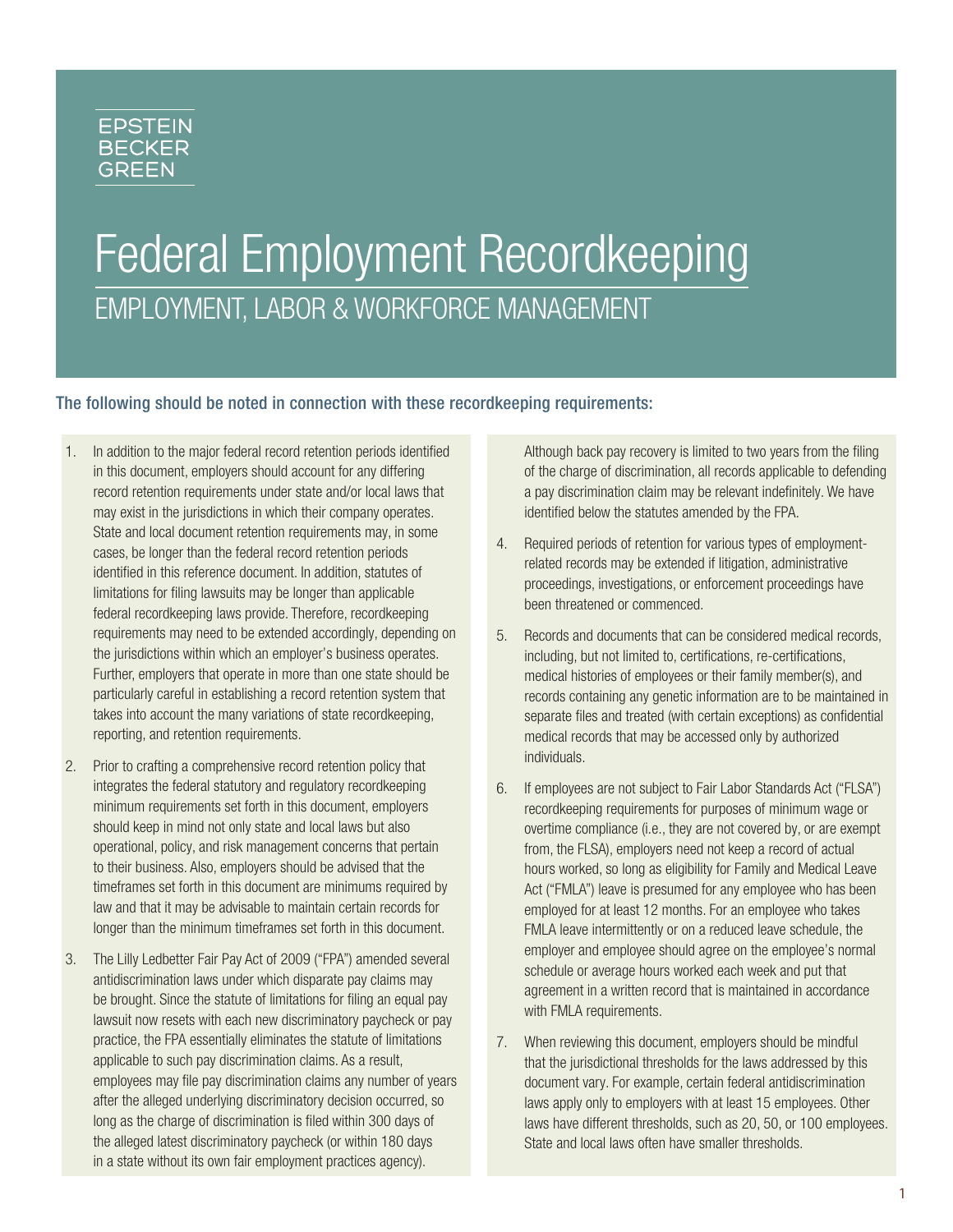Title VII

Title VII of the Civil Rights Act of 1964 prohibits discrimination on the basis of race, sex, color, religion, and national origin.

| <b>RECORDS TO BE RETAINED</b>                                                                                                                                                                                                                                                                                                                                                                                                                                                                                                                                                                                                                                                                                                                                                        | <b>PERIOD OF RETENTION</b>                                                                                                                                                                                  | <b>FORM OF RETENTION</b>                                                                                                                                                                                                                                                                                                                                                                                                                                      |
|--------------------------------------------------------------------------------------------------------------------------------------------------------------------------------------------------------------------------------------------------------------------------------------------------------------------------------------------------------------------------------------------------------------------------------------------------------------------------------------------------------------------------------------------------------------------------------------------------------------------------------------------------------------------------------------------------------------------------------------------------------------------------------------|-------------------------------------------------------------------------------------------------------------------------------------------------------------------------------------------------------------|---------------------------------------------------------------------------------------------------------------------------------------------------------------------------------------------------------------------------------------------------------------------------------------------------------------------------------------------------------------------------------------------------------------------------------------------------------------|
| a) Personnel or employment records made or kept by<br>the employer, including, but not limited to, requests<br>for reasonable accommodations; application forms;<br>applicant flow logs and data; job postings and<br>advertisements; screening tests and results; records<br>concerning hiring, promotion, performance appraisals,<br>demotion, transfer, layoff, or termination; rates of<br>pay and terms of compensation; and selection for<br>training or apprenticeship. Records for apprenticeship<br>programs should include a list of applicants, the<br>chronological order in which applications were<br>received, and a detailed description of the selection<br>process. Documents containing employees' name,<br>full home address, date of birth, sex, and occupation | a) One year from the date that the record<br>is made or personnel action is taken, or<br>termination of employment, whichever is<br>later. <sup>1</sup>                                                     | a) Documentation. Information on race,<br>sex, or national origin may be obtained<br>by visual surveys of a workforce or from<br>post-hire records. Medical records and<br>the maintenance of permanent records<br>as to racial or ethnic identification are to<br>be kept separate from basic personnel<br>records and from other records available to<br>those responsible for personnel decisions<br>and may be accessed only in limited<br>circumstances. |
| should be retained.<br>b) Personnel records relevant to an enforcement<br>action brought against an employer i.e., documents<br>reflecting promotions, demotions, and disciplinary<br>actions (including terminations, layoffs, and recalls),<br>test papers and results of all testing completed in<br>conjunction with any of the above personnel actions,<br>physical examination results related to requests for<br>reasonable accommodation, and transfers.                                                                                                                                                                                                                                                                                                                     | b) When an employee has filed a charge<br>or complaint, generally, employers must<br>preserve all personnel records relevant to<br>the charge or action until final disposition<br>of the charge or action. | b) Documentation.                                                                                                                                                                                                                                                                                                                                                                                                                                             |
| c) Personnel records relevant to defending Title VII<br>equal pay claims (including "a)" above).<br>The term "personnel records relevant to the charge,"<br>for example, would include personnel or employment<br>records relating to the aggrieved person and to all<br>other employees holding positions similar to that held<br>or sought by the aggrieved person and application<br>forms or test papers completed by an unsuccessful<br>applicant and by all other candidates for the same<br>position as that for which the aggrieved person<br>applied and was rejected.                                                                                                                                                                                                      | c) In light of the FPA, all records<br>applicable to defending a pay<br>discrimination claim may be relevant<br>indefinitely.                                                                               | c) Documentation.                                                                                                                                                                                                                                                                                                                                                                                                                                             |

### ADEA

The Age Discrimination in Employment Act protects persons 40 years of age or older from age discrimination. Certain state statutes protect all persons from age discrimination, regardless of age.

| <b>RECORDS TO BE RETAINED</b>                                                                                                                    | <b>PERIOD OF RETENTION</b>             | <b>FORM OF RETENTION</b>                                                  |
|--------------------------------------------------------------------------------------------------------------------------------------------------|----------------------------------------|---------------------------------------------------------------------------|
|                                                                                                                                                  |                                        |                                                                           |
| a) Payroll or other records containing employee's<br>name, address, date of birth, occupation, rate of pay,<br>and compensation earned per week. | a) Three years from the date of entry. | a) Documentation. Records must be kept<br>in a safe and accessible place. |

1 The recordkeeping regulations actually refer to maintaining records for one year from the date the record is made or personnel action taken, or the involuntary termination of employment, whichever is later. Because an employer may not know that an employee will later claim that a termination was "involuntary" or if the records might be helpful as to some claim or litigation, we suggest that employers consider retaining the records for one year even if they do not have reason to think that a termination was "involuntary" at the time of the termination. Accordingly, throughout this document, we recommend the retention of pertinent records for one year from termination as a best practice.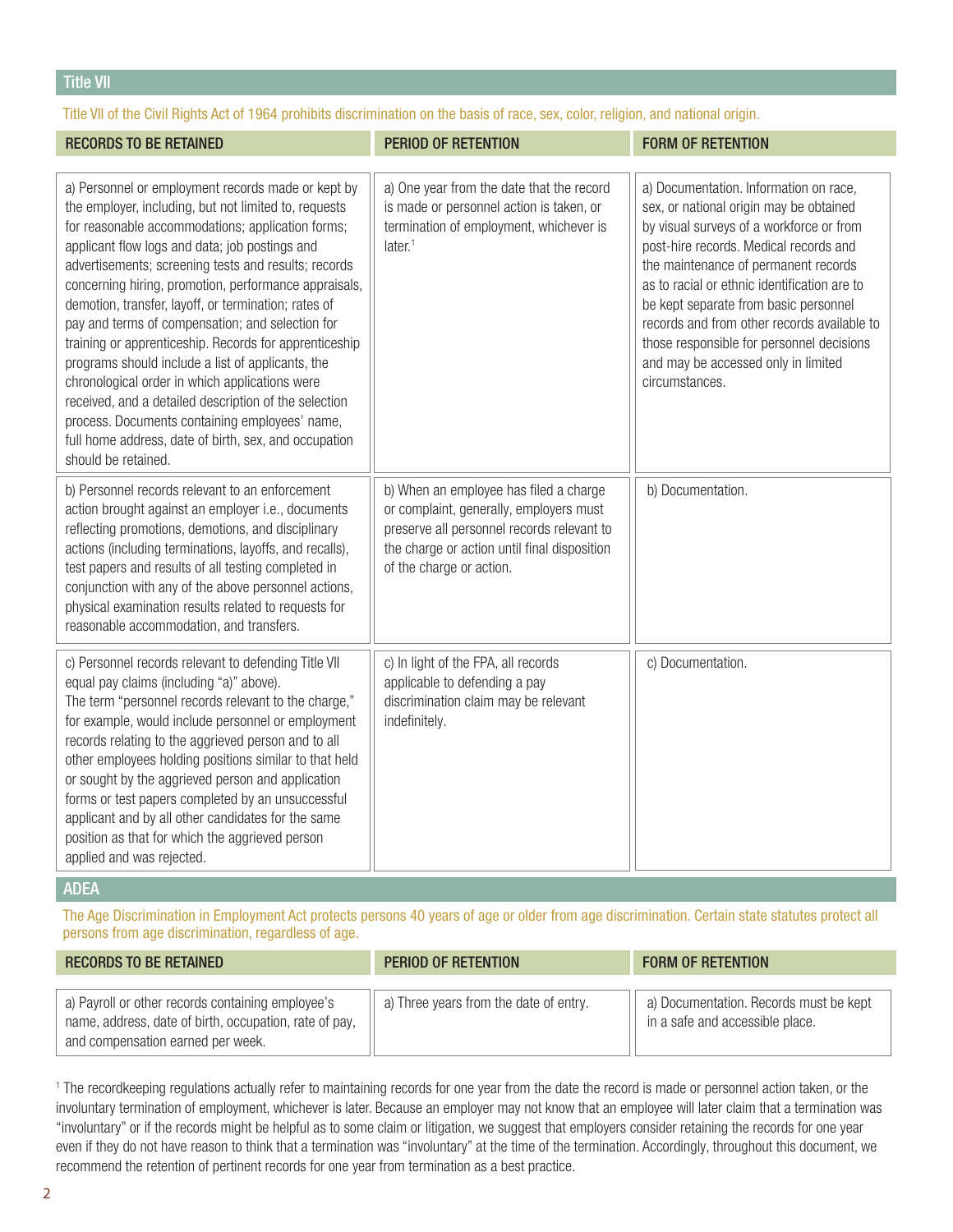| <b>RECORDS TO BE RETAINED</b>                                                                                                                                                                                                                                                                                                                                                                                                                                                                                                                                                                                                                                                     | <b>PERIOD OF RETENTION</b>                                                                                                                                                                                | <b>FORM OF RETENTION</b>                                                                                                                                                                                                                          |
|-----------------------------------------------------------------------------------------------------------------------------------------------------------------------------------------------------------------------------------------------------------------------------------------------------------------------------------------------------------------------------------------------------------------------------------------------------------------------------------------------------------------------------------------------------------------------------------------------------------------------------------------------------------------------------------|-----------------------------------------------------------------------------------------------------------------------------------------------------------------------------------------------------------|---------------------------------------------------------------------------------------------------------------------------------------------------------------------------------------------------------------------------------------------------|
| b) Personnel and/or employment records relating to<br>(1) job applications, resumes, and records pertaining<br>to failure or refusal to hire; (2) promotion, demotion,<br>transfer, selection for training, layoff, recall, or<br>discharge; (3) job orders submitted to employment<br>agencies or unions; (4) screening tests (including<br>physical examinations); and (5) advertisements or<br>notices relative to job openings, including applications<br>for temporary positions. An employment agency must<br>keep records on placements, referrals, job orders by<br>employers, applications, and test papers completed by<br>applicants as part of the selection process. | b) One year from the date of the<br>personnel action to which the record<br>relates. Personnel records for persons in<br>temporary positions must only be kept for<br>90 days after the personnel action. | b) Results of physical examinations<br>that are part of the selection process,<br>occupational health/medical records, and<br>records as to age/date of birth must be<br>maintained apart from routine personnel<br>data, with restricted access. |
| c) Employee benefit plans and written seniority or<br>merit rating systems.                                                                                                                                                                                                                                                                                                                                                                                                                                                                                                                                                                                                       | c) Full period that the plan or system is in<br>effect, plus one year after termination.                                                                                                                  | c) If plan or system is not in writing, retain<br>summary memorandum.                                                                                                                                                                             |
| d) Personnel records relevant to an enforcement action<br>brought against an employer.                                                                                                                                                                                                                                                                                                                                                                                                                                                                                                                                                                                            | d) Until final disposition of the action.                                                                                                                                                                 | d) Documentation.                                                                                                                                                                                                                                 |
| e) Personnel records relevant to defending equal pay<br>claims (including "a)" and "b)" above).                                                                                                                                                                                                                                                                                                                                                                                                                                                                                                                                                                                   | e) In light of the FPA, all records applicable<br>to defending a pay discrimination claim may<br>be relevant indefinitely.                                                                                | e) Documentation.                                                                                                                                                                                                                                 |

# ADA

The Americans with Disabilities Act makes it unlawful to discriminate against a qualified individual on the basis of a disability.

| <b>RECORDS TO BE RETAINED</b>                                                                                                                                                                                                                                                                                                                                                                                                                                                                                                                                                                                                                                                                 | <b>PERIOD OF RETENTION</b>                                                                                                                                                                                  | <b>FORM OF RETENTION</b>                                                                                                                                                                                               |
|-----------------------------------------------------------------------------------------------------------------------------------------------------------------------------------------------------------------------------------------------------------------------------------------------------------------------------------------------------------------------------------------------------------------------------------------------------------------------------------------------------------------------------------------------------------------------------------------------------------------------------------------------------------------------------------------------|-------------------------------------------------------------------------------------------------------------------------------------------------------------------------------------------------------------|------------------------------------------------------------------------------------------------------------------------------------------------------------------------------------------------------------------------|
| a) Personnel or employment records made or<br>kept by the employer, including, but not limited to,<br>requests for reasonable accommodation; application<br>forms; applicant flow logs and data; job postings<br>and advertisements; screening tests and results;<br>records concerning hiring, promotion, performance<br>appraisals, demotion, transfer, layoff, or termination;<br>rates of pay and terms of compensation; and<br>selection for training or apprenticeship. Records are<br>required for apprenticeship programs, including a<br>list of applicants, the chronological order in which<br>applications were received, and a detailed description<br>of the selection process. | a) One year from the date that the record<br>is made, personnel action is taken, or<br>termination of employment, whichever is<br>later. See fn. 1.                                                         | a) Documentation. Medical records are to<br>be kept separate from basic personnel and<br>other records available to those responsible<br>for personnel decisions and may be<br>accessed only in limited circumstances. |
| b) Personnel records relevant to an enforcement<br>action brought against an employer.                                                                                                                                                                                                                                                                                                                                                                                                                                                                                                                                                                                                        | b) When an employee has filed a charge<br>or complaint, generally, employers must<br>preserve all personnel records relevant to<br>the charge or action until final disposition<br>of the charge or action. | b) Documentation.                                                                                                                                                                                                      |
| c) Personnel records relevant to defending equal pay<br>claims (including "a)" above).                                                                                                                                                                                                                                                                                                                                                                                                                                                                                                                                                                                                        | c) In light of the FPA, all records<br>applicable to defending a pay<br>discrimination claim may be relevant<br>indefinitely.                                                                               | c) Documentation.                                                                                                                                                                                                      |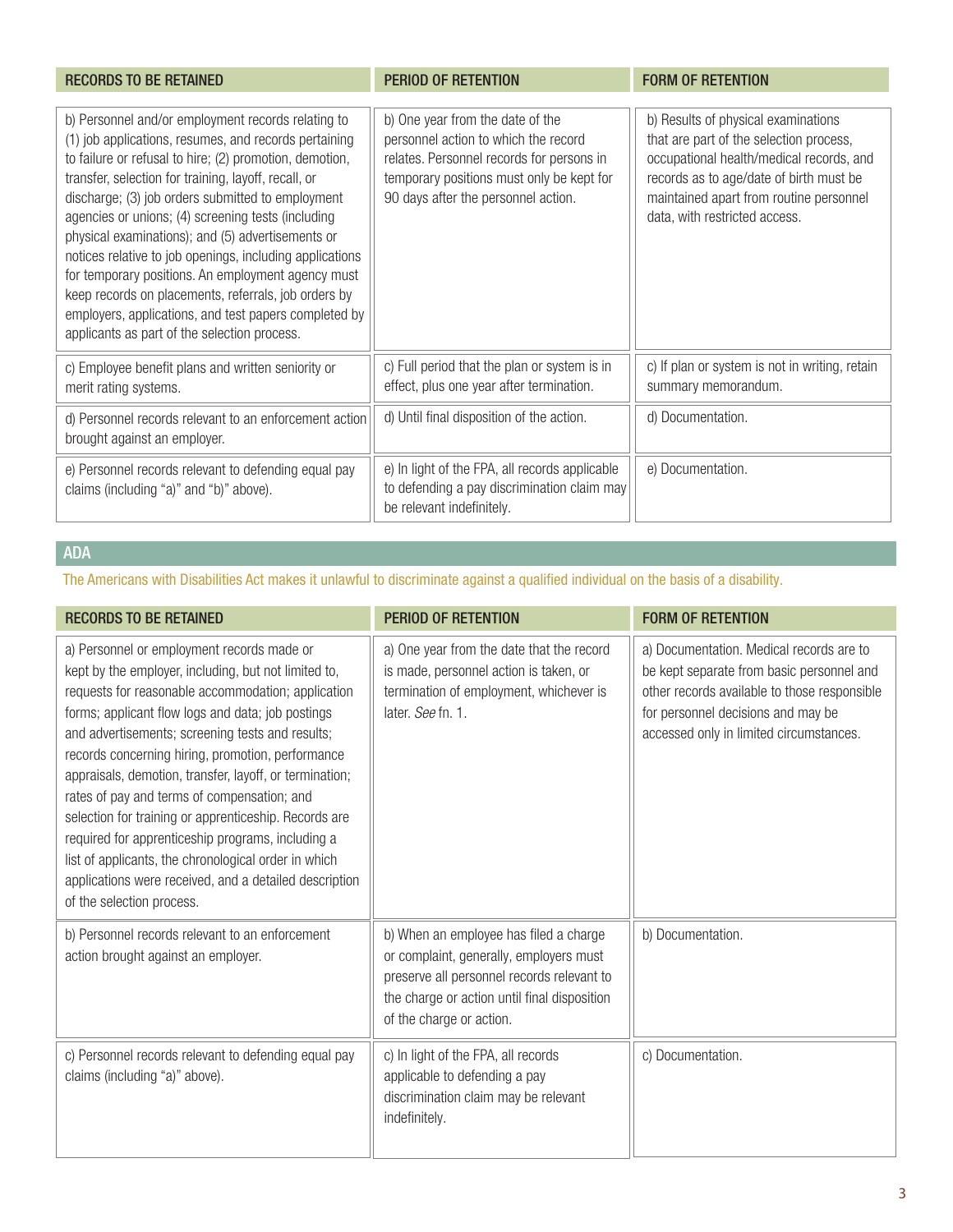### FMLA

The Family and Medical Leave Act requires employers with 50 or more workers to provide eligible employees up to 12 weeks of unpaid, jobprotected leave for the birth of a child; the placement of a child for adoption or foster care; serious health condition of a child, parent, or spouse; an employee's own serious health condition; or a qualifying exigency arising out of the fact that the employee's spouse, child, or parent is a covered military member on active duty (or has been notified of an impending call or order to active duty) in support of a contingency operation. The FMLA also requires covered employers to provide up to 26 weeks of unpaid, job-protected leave for certain reasons related to the illness or injury of a covered service member.

| <b>RECORDS TO BE RETAINED</b>                                                                                                                                                                                                                                                                                                                                                                                                                                                                                                                                                               | PERIOD OF<br><b>RETENTION</b> | <b>FORM OF RETENTION</b>                                                                                                                                                                                                                                                                                                                                                                                                                                                                              |
|---------------------------------------------------------------------------------------------------------------------------------------------------------------------------------------------------------------------------------------------------------------------------------------------------------------------------------------------------------------------------------------------------------------------------------------------------------------------------------------------------------------------------------------------------------------------------------------------|-------------------------------|-------------------------------------------------------------------------------------------------------------------------------------------------------------------------------------------------------------------------------------------------------------------------------------------------------------------------------------------------------------------------------------------------------------------------------------------------------------------------------------------------------|
| Employers covered by the FMLA must make and preserve<br>the same records as are required under the FLSA, including,<br>but not limited to, an employee's name, address, occupation,<br>rate or basis of pay, terms of compensation, daily and weekly<br>hours worked per pay period, additions to or deductions from                                                                                                                                                                                                                                                                        | Three years.                  | Records and documents relating to certifications,<br>recertifications, or medical histories of employees or<br>employees' family members, created for purposes of the<br>FMLA, must be maintained as confidential medical records in<br>separate files/records from the usual personnel files.                                                                                                                                                                                                        |
| wages, and total compensation paid.<br>In addition, employers must maintain records of requests for<br>FMLA leave and their processing, dates and hours (if less<br>than a full day) of FMLA leave taken, copies of employer<br>notices to employees, documents describing benefits and<br>policies regarding paid and unpaid leave, records of premium<br>payments of employee benefits, and records (such as emails<br>or other written statements regarding a disagreement on<br>the designation of the employee's FMLA leave request) of<br>disputes with employees over FMLA benefits. |                               | Medical records are to be kept separate from basic personnel<br>and other records available to those responsible for personnel<br>decisions and may be accessed only in limited circumstances.<br>Documentation may be maintained and preserved on<br>microfilm or other basic source document of automated<br>data processing memory, provided adequate projection or<br>viewing equipment is available, reproductions are clear and<br>identifiable, and transcriptions are available upon request. |

### USERRA

The Uniform Services Employment and Reemployment Rights Act protects employees who serve in the military from discrimination in employment and provides them with certain benefits and reemployment rights when they return from military duty.

| <b>RECORDS TO BE RETAINED</b>                                                                                                                                                                                                        | <b>PERIOD OF RETENTION</b>                                                                                                                   | <b>FORM OF RETENTION</b> |
|--------------------------------------------------------------------------------------------------------------------------------------------------------------------------------------------------------------------------------------|----------------------------------------------------------------------------------------------------------------------------------------------|--------------------------|
| No specific requirements. We recommend retaining all<br>records regarding any employee's request for an absence<br>due to military service and return from such service,<br>including handling of benefits during and after service. | Indefinitely, as USERRA<br>now specifically states that<br>no statute of limitations will<br>apply to allegations made<br>under the statute. | Documentation.           |

### **GINA**

The Genetic Information Nondiscrimination Act prohibits discrimination based on genetic information in hiring, promotion, discharge, compensation, fringe benefits, job training, classification, referral, and other terms, conditions, or privileges of employment.

| <b>RECORDS TO BE RETAINED</b>                                                                                                                                                                                                                                                                                                                                                                                                                                                                                                                                                                                                                                                            | <b>PERIOD OF RETENTION</b>                                                                                                                                                                                  | <b>FORM OF RETENTION</b>                                                                                                                                                                                                                                                                                 |
|------------------------------------------------------------------------------------------------------------------------------------------------------------------------------------------------------------------------------------------------------------------------------------------------------------------------------------------------------------------------------------------------------------------------------------------------------------------------------------------------------------------------------------------------------------------------------------------------------------------------------------------------------------------------------------------|-------------------------------------------------------------------------------------------------------------------------------------------------------------------------------------------------------------|----------------------------------------------------------------------------------------------------------------------------------------------------------------------------------------------------------------------------------------------------------------------------------------------------------|
| a) Personnel or employment records made or kept by the<br>employer, including, but not limited to, requests for reasonable<br>accommodations; application forms; applicant flow logs and<br>data; job postings and advertisements; screening tests and<br>results; records concerning hiring, promotion, performance<br>appraisals, demotion, transfer, layoff, or termination; rates of<br>pay and terms of compensation; and selection for training<br>or apprenticeship. Records are required for apprenticeship<br>programs, including a list of applicants, the chronological<br>order in which applications were received, and a detailed<br>description of the selection process. | a) One year from the date that the record<br>is made or personnel action is taken, or<br>termination of employment, whichever is<br>later. See fn. 1.                                                       | a) Documentation. Genetic<br>information should be treated as<br>confidential medical records and<br>must be kept separate from basic<br>personnel records and from other<br>records available to those responsible<br>for personnel decisions and may<br>be accessed only by authorized<br>individuals. |
| b) Personnel records relevant to an enforcement action<br>brought against the employer.                                                                                                                                                                                                                                                                                                                                                                                                                                                                                                                                                                                                  | b) When an employee has filed a charge<br>or complaint, generally, employers must<br>preserve all personnel records relevant to<br>the charge or action until final disposition of<br>the charge or action. | b) Documentation.                                                                                                                                                                                                                                                                                        |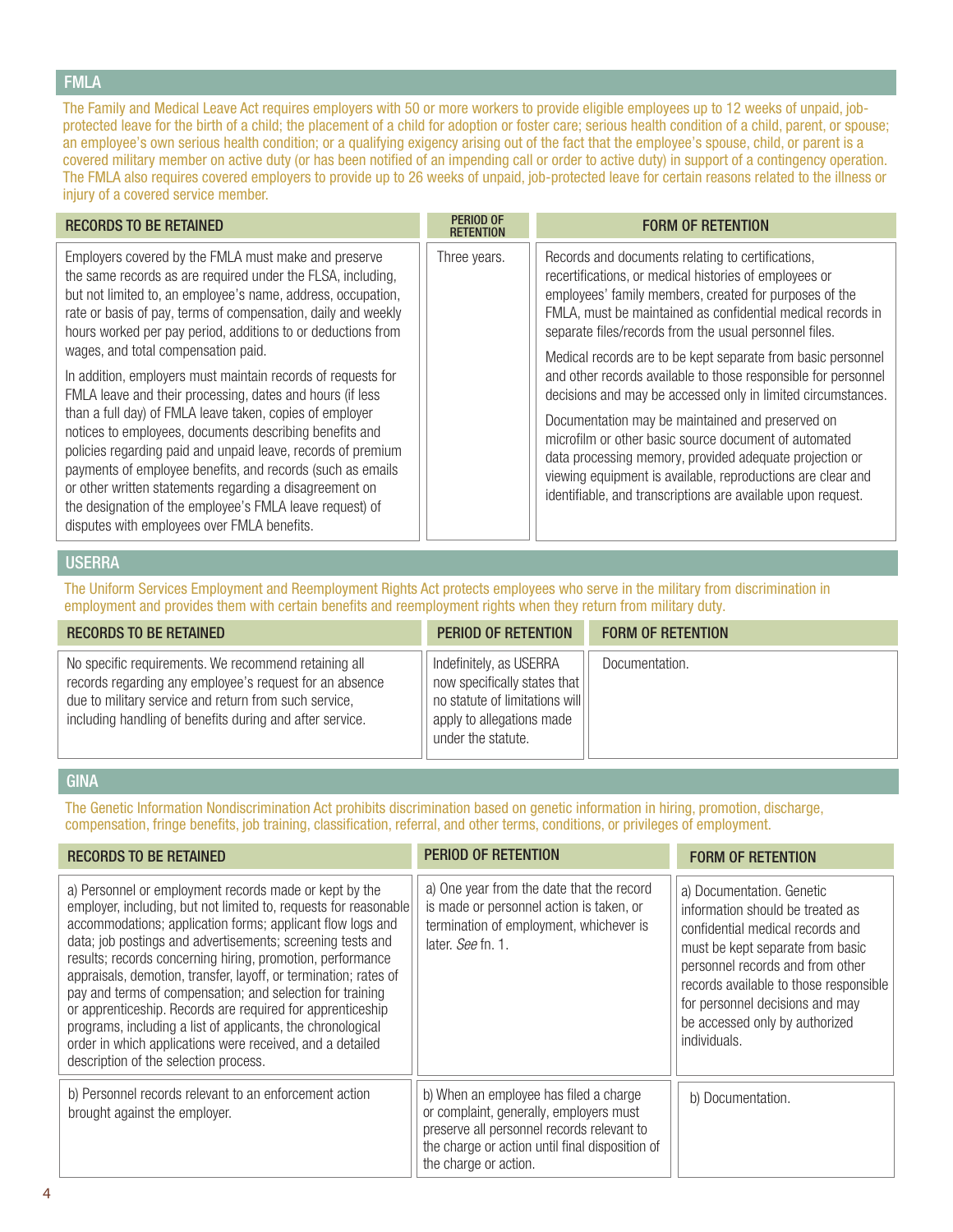# REHABILITATION ACT

Section 503 of the Rehabilitation Act prohibits job discrimination and requires affirmative action to employ, and advance in employment, qualified persons with disabilities. The Rehabilitation Act is applicable to employers holding federal government contracts and subcontracts in excess of \$10,000 for the purchase, sale, or use of personal property or nonpersonal services (including construction).

| <b>RECORDS TO BE RETAINED</b>                                                                                                                                                                                                                                                                                                                                                                                                                                                                                                                          | <b>PERIOD OF RETENTION</b>                                                                                                                                                                                                                                                                                                                                                                                              | <b>FORM OF RETENTION</b>                                                                                                                                                                                                                                                                                                                                                                                                                         |
|--------------------------------------------------------------------------------------------------------------------------------------------------------------------------------------------------------------------------------------------------------------------------------------------------------------------------------------------------------------------------------------------------------------------------------------------------------------------------------------------------------------------------------------------------------|-------------------------------------------------------------------------------------------------------------------------------------------------------------------------------------------------------------------------------------------------------------------------------------------------------------------------------------------------------------------------------------------------------------------------|--------------------------------------------------------------------------------------------------------------------------------------------------------------------------------------------------------------------------------------------------------------------------------------------------------------------------------------------------------------------------------------------------------------------------------------------------|
| a) Personnel or employment records made or kept by<br>federal contractors and subcontractors, including, but<br>not limited to, records relating to requests for reasonable<br>accommodation, the results of any physical examination,<br>job advertisements and postings, applications and resumes,<br>tests and test results, interview notes, and other records as<br>to hiring, assignment, promotion, demotion, transfer, layoff<br>or termination, rates of pay or other terms of compensation,<br>and selection for training or apprenticeship. | a) Two years from the date that the record<br>is made or personnel action occurred,<br>whichever occurs later; one year if the<br>contractor or subcontractor has fewer than<br>150 employees or does not have a contract<br>for at least \$150,000.                                                                                                                                                                    | a) Records must be accessible<br>during normal business hours at<br>place(s) of business, for purposes<br>of on-site compliance reviews<br>and complaint investigations,<br>and for inspection and copying of<br>documents, including computerized<br>records, books, accounts, and<br>other material relevant to a matter<br>under investigation. Records<br>containing medical information are<br>to be kept separate from personnel<br>files. |
| b) Records of employees involuntarily terminated.                                                                                                                                                                                                                                                                                                                                                                                                                                                                                                      | b) Two years from the date of termination;<br>one year if the contractor or subcontractor<br>has fewer than 150 employees or does<br>not have a contract for at least \$150,000.                                                                                                                                                                                                                                        | b) Documentation.                                                                                                                                                                                                                                                                                                                                                                                                                                |
| c) Records relevant to complaints, compliance reviews,<br>and enforcement actions, including personnel or<br>employment records relating to the aggrieved person and<br>to all other employees holding positions similar to that<br>held or sought by the aggrieved person and application<br>forms or test papers completed by an unsuccessful<br>applicant and by all other candidates for the same<br>position as that for which the aggrieved person applied<br>and was rejected.                                                                  | c) Where the contractor has received notice<br>that a complaint of discrimination has<br>been filed, that a compliance evaluation<br>has been initiated, or that an enforcement<br>action has been commenced, the<br>contractor must preserve all personnel<br>records relevant to the complaint,<br>compliance evaluation, or action until final<br>disposition of the complaint, compliance<br>evaluation, or action. | c) Documentation.                                                                                                                                                                                                                                                                                                                                                                                                                                |
| d) Contractors and subcontractors with 50 or more<br>employees and with at least one contract of \$50,000 or<br>more are required to develop a written affirmative action<br>plan ("AAP").                                                                                                                                                                                                                                                                                                                                                             | d) Two years from the date that the<br>record is made; one year if the contractor<br>or subcontractor has fewer than 150<br>employees or does not have a contract for<br>at least \$150,000.                                                                                                                                                                                                                            | d) The AAP must be available<br>for inspection by the OFCCP<br>or to any employee or<br>applicant, upon request.                                                                                                                                                                                                                                                                                                                                 |
| The AAP must include an audit and reporting system<br>to measure and document the effectiveness of, and<br>compliance with, the AAP.<br>The AAP requires annual data collection analysis,<br>including the number of:<br>applicants who self-identified, or are otherwise<br>$\bullet$<br>known, as individuals with disabilities;<br>job openings and jobs filled;<br>$\bullet$<br>applicants for all jobs;<br>$\bullet$<br>applicants with disabilities hired; and<br>$\bullet$<br>applicants hired.<br>$\bullet$<br>Continued                       | Three years for records concerning annual<br>data collection analysis, outreach and<br>recruitment activities, and the external<br>dissemination of the AAP.                                                                                                                                                                                                                                                            |                                                                                                                                                                                                                                                                                                                                                                                                                                                  |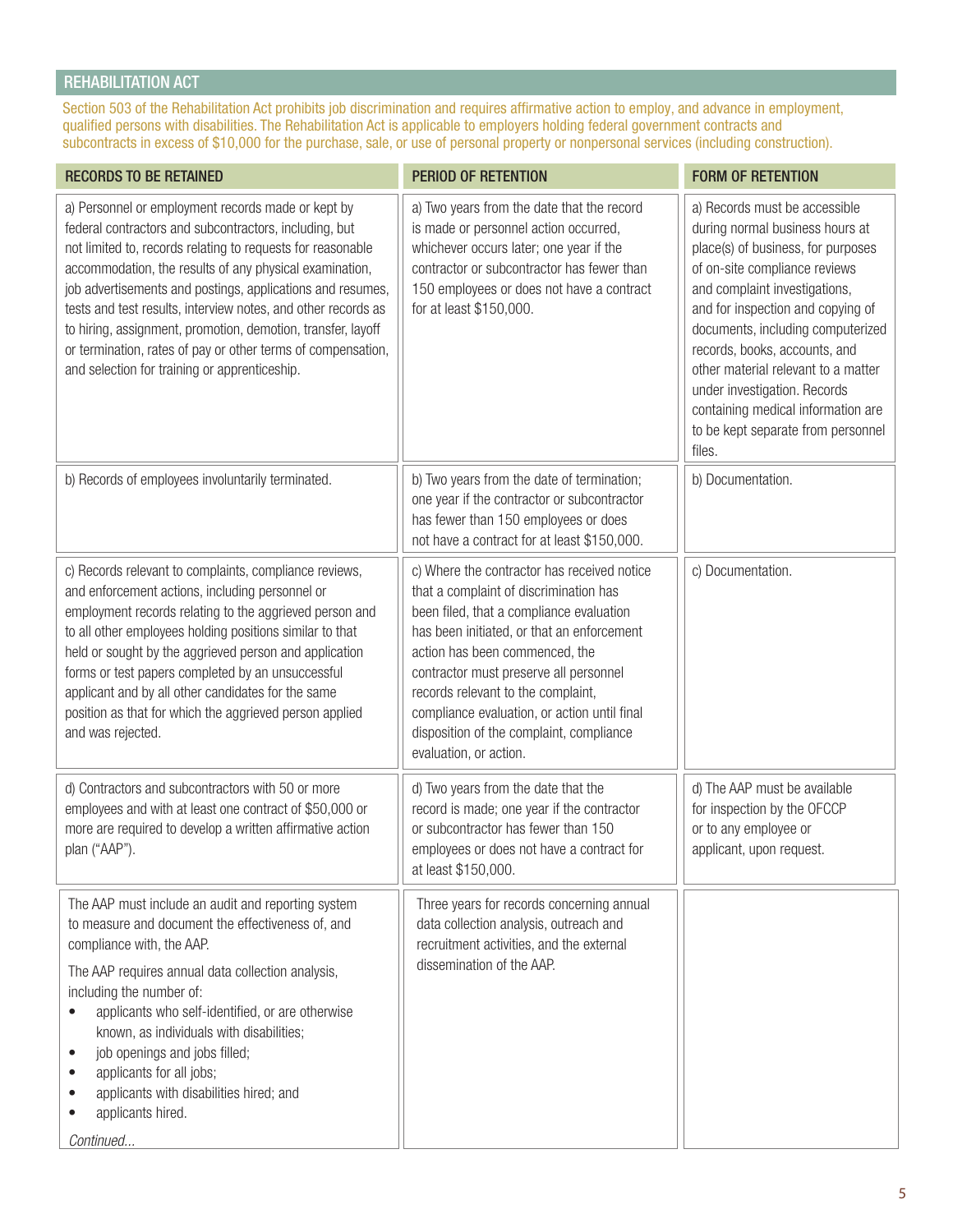| <b>RECORDS TO BE RETAINED</b>                                                                                                                                                                                                                                                                                                                                                                                                                                                                                               | <b>PERIOD OF RETENTION</b>                  | <b>FORM OF RETENTION</b>             |
|-----------------------------------------------------------------------------------------------------------------------------------------------------------------------------------------------------------------------------------------------------------------------------------------------------------------------------------------------------------------------------------------------------------------------------------------------------------------------------------------------------------------------------|---------------------------------------------|--------------------------------------|
| Employers must also annually conduct a utilization analysis,<br>evaluating the representation of individuals with disabilities in<br>each job group within the contractor's workforce, with a goal<br>set by the Office of Federal Contract Compliance Programs<br>("OFCCP") of 7 percent.                                                                                                                                                                                                                                  |                                             |                                      |
| In addition, employers must send written notification of company<br>policy related to its AAP to all subcontractors.                                                                                                                                                                                                                                                                                                                                                                                                        |                                             |                                      |
| External outreach and recruitment efforts: The contractor must,<br>on an annual basis, review the outreach and recruitment efforts<br>it has taken over the previous 12 months to evaluate their<br>effectiveness in identifying and recruiting qualified individuals<br>with disabilities. The contractor must also document each<br>evaluation, including, at a minimum, the criteria it used to<br>evaluate the effectiveness of each effort and the contractor's<br>conclusion as to whether each effort was effective. | Evaluate yearly and retain for three years. | Documentation of each<br>evaluation. |

### VEVRAA

The Vietnam Era Veterans' Readjustment Assistance Act prohibits job discrimination and requires affirmative action for the employment of qualified protected veterans of the U.S. Armed Forces, including disabled veterans, recently separated veterans, active duty wartime or campaign badge veterans, and Armed Forces service medal veterans. VEVRAA is applicable to employers holding federal government contracts and subcontracts of \$100,000 or more.

| <b>RECORDS TO BE RETAINED</b>                                                                                                                                                                                                                                                                                                                                                                                                                                                                                                           | <b>PERIOD OF RETENTION</b>                                                                                                                                                                                                                         | <b>FORM OF RETENTION</b>                                                                                                                                                                                                                                                                                                                                                                                                                     |
|-----------------------------------------------------------------------------------------------------------------------------------------------------------------------------------------------------------------------------------------------------------------------------------------------------------------------------------------------------------------------------------------------------------------------------------------------------------------------------------------------------------------------------------------|----------------------------------------------------------------------------------------------------------------------------------------------------------------------------------------------------------------------------------------------------|----------------------------------------------------------------------------------------------------------------------------------------------------------------------------------------------------------------------------------------------------------------------------------------------------------------------------------------------------------------------------------------------------------------------------------------------|
| a) Personnel or employment records made or<br>kept by federal contractors and subcontractors,<br>including, but not limited to, requests for reasonable<br>accommodations, results of any physical examination,<br>job advertisements and postings, applications and<br>resumes, tests and test results, interview notes,<br>and other records concerning hiring, assignment,<br>promotion, demotion, transfer, layoff or termination,<br>rates of pay or other terms of compensation, and<br>selection for training or apprenticeship. | a) Two years from the date that record<br>is made or personnel action occurred,<br>whichever occurred later; one year if the<br>contractor or subcontractor has fewer than<br>150 employees or does not have a contract<br>for at least \$150,000. | a) Records must be accessible during<br>normal business hours at place(s)<br>of business for purposes of on-site<br>compliance evaluations and complaint<br>investigations and for inspection and<br>copying of documents, including books,<br>accounts, computerized records, and<br>other material relevant to a matter under<br>investigation. Records containing medical<br>information are to be kept separate from<br>personnel files. |
| b) Records of employees involuntarily terminated.                                                                                                                                                                                                                                                                                                                                                                                                                                                                                       | b) Two years from the date of the<br>termination; one year if the contractor<br>or subcontractor has fewer than 150<br>employees or does not have a contract for<br>at least \$150,000.                                                            | b) Documentation.                                                                                                                                                                                                                                                                                                                                                                                                                            |
| c) Records relevant to complaints, compliance<br>evaluations, and enforcement actions.                                                                                                                                                                                                                                                                                                                                                                                                                                                  | c) Until final disposition of the complaint,<br>compliance evaluation, or enforcement<br>action.                                                                                                                                                   | c) Documentation.                                                                                                                                                                                                                                                                                                                                                                                                                            |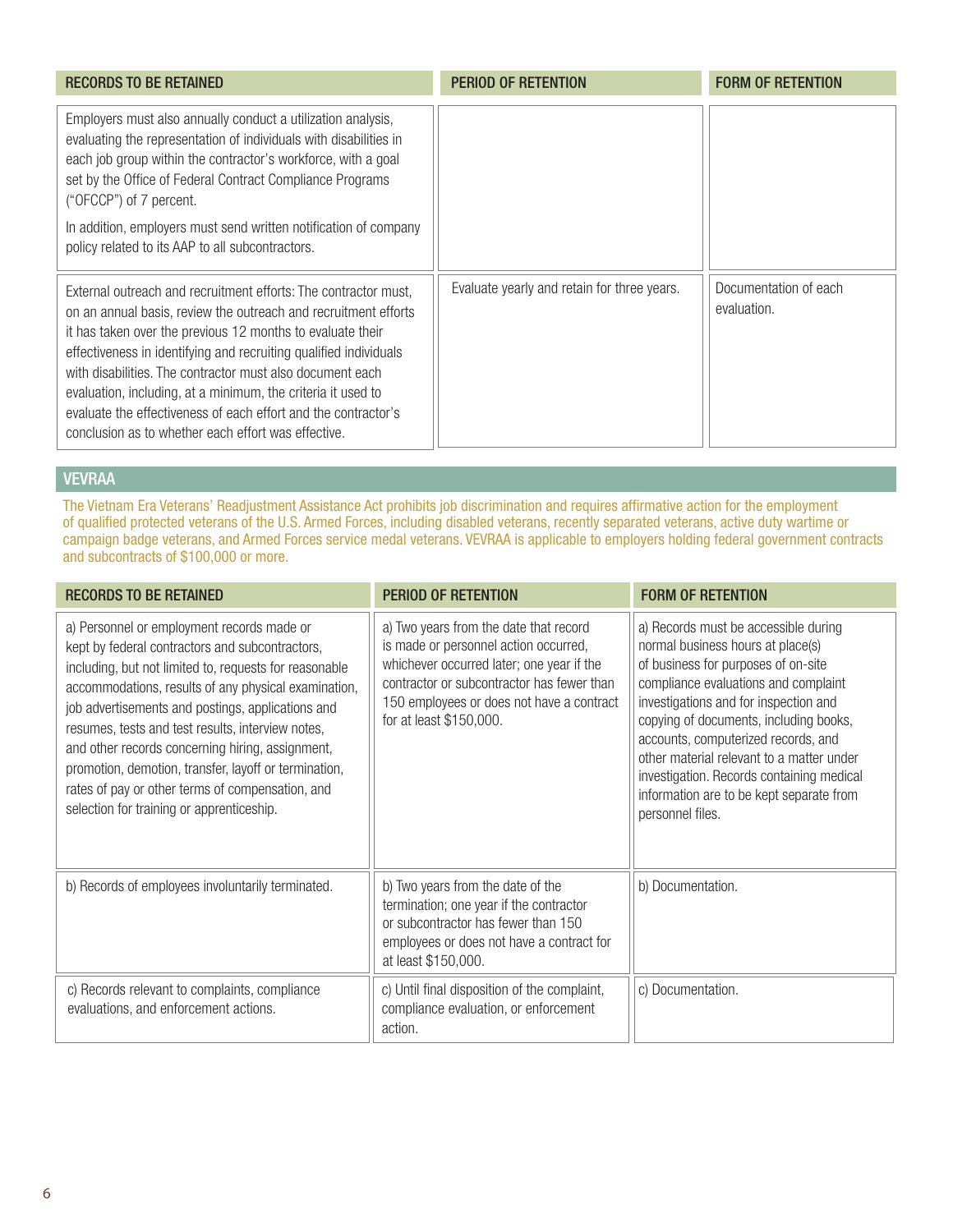| <b>RECORDS TO BE RETAINED</b>                                                                                                                                                                                                                                                                                                                                                                                                                                                                                                                                                                                                                                                                                                                                                                                                                                                                                                                         | <b>PERIOD OF RETENTION</b>                                                                                                                                                                                                                                                                                                                                                            | <b>FORM OF RETENTION</b>                                                                                       |
|-------------------------------------------------------------------------------------------------------------------------------------------------------------------------------------------------------------------------------------------------------------------------------------------------------------------------------------------------------------------------------------------------------------------------------------------------------------------------------------------------------------------------------------------------------------------------------------------------------------------------------------------------------------------------------------------------------------------------------------------------------------------------------------------------------------------------------------------------------------------------------------------------------------------------------------------------------|---------------------------------------------------------------------------------------------------------------------------------------------------------------------------------------------------------------------------------------------------------------------------------------------------------------------------------------------------------------------------------------|----------------------------------------------------------------------------------------------------------------|
| d) Contractors and subcontractors with 50 or more<br>employees and with at least one contract of \$150,000<br>or more are required to develop a written AAP.<br>The AAP must include an audit and reporting system<br>to measure and document the effectiveness of, and<br>compliance with, the AAP.<br>The AAP requires annual data collection analysis,<br>including the number of:<br>applicants who self-identified, or are otherwise<br>known, as protected veterans;<br>job openings and jobs filled;<br>applicants for all jobs;<br>protected veteran applicants hired; and<br>applicants hired.<br>Employers must also set annually a hiring benchmark,<br>using the percentage published by the OFCCP, or<br>establish a benchmark taking into account multiple<br>factors that affect the availability of veterans.<br>In addition, employers must send written notification of<br>company policy related to its AAP to all subcontractors. | d) Two years from the date that the<br>record is made; one year if the contractor<br>or subcontractor has fewer than 150<br>employees or does not have a contract for<br>at least \$150,000.<br>Three years for records concerning<br>annual data collection analysis, outreach<br>and recruitment activities, the external<br>dissemination of its AAP, and the hiring<br>benchmark. | d) The AAP must be available for<br>inspection by the OFCCP, or to any<br>employee or applicant, upon request. |
| As part of the AAP, employers must engage in<br>outreach and recruitment activities that are designed<br>to reach protected veterans, documenting efforts and<br>effectiveness.                                                                                                                                                                                                                                                                                                                                                                                                                                                                                                                                                                                                                                                                                                                                                                       | Evaluate yearly and retain for three years.                                                                                                                                                                                                                                                                                                                                           | Documentation of each evaluation.                                                                              |

# Executive Order 11246

E.O. 11246, as amended, prohibits job discrimination and requires affirmative action based on race, color, religion, national origin, or sex. This executive order is applicable to employers holding federal government contracts and subcontracts in excess of \$10,000 in one year.

| <b>RECORDS TO BE RETAINED</b>                                                                                                                                                                                                                                                                                                                                                                                                                                                                                                                                                                                                                                                                                                                                                                                                                                                                                                                                                                                                                                                                                                                                                                                                                                                                                                                                                                                              | <b>PERIOD OF RETENTION</b>                                                                                                                                                                 | <b>FORM OF RETENTION</b>                                            |
|----------------------------------------------------------------------------------------------------------------------------------------------------------------------------------------------------------------------------------------------------------------------------------------------------------------------------------------------------------------------------------------------------------------------------------------------------------------------------------------------------------------------------------------------------------------------------------------------------------------------------------------------------------------------------------------------------------------------------------------------------------------------------------------------------------------------------------------------------------------------------------------------------------------------------------------------------------------------------------------------------------------------------------------------------------------------------------------------------------------------------------------------------------------------------------------------------------------------------------------------------------------------------------------------------------------------------------------------------------------------------------------------------------------------------|--------------------------------------------------------------------------------------------------------------------------------------------------------------------------------------------|---------------------------------------------------------------------|
| a) Personnel or employment records that include, but are not limited to,<br>(1) records pertaining to hiring, assignment, promotion, demotion, transfer,<br>layoff or termination, rates of pay or other terms of compensation, and<br>selection for training or apprenticeship, and (2) other records having to do<br>with requests for reasonable accommodation, the results of any physical<br>examination, job advertisements and postings, applications, resumes, and<br>any and all expressions of interest through the Internet, records identifying<br>job seekers contacted regarding their interest in a particular position (for<br>internal resume databases, the contractor and subcontractor must maintain<br>a record of each resume added to the database, the date each resume was<br>added to the database, the position for which each search of the database<br>was made, and the substantive search criteria used and the date of the<br>search; for external resume databases, the contractor and subcontractor<br>must maintain a record of the position for which each search of the<br>database was made and the substantive search criteria used, the date of<br>the search, and the resumes of job seekers who met the basic qualifications<br>and who are considered), regardless of whether the individual qualifies as<br>an Internet applicant under 41 C.F.R. 60-1.3, tests, test results, | a) Two years from the date of<br>the termination; one year if the<br>contractor or subcontractor has<br>fewer than 150 employees or does<br>not have a contract for at least<br>\$150,000. | a) Records must be made<br>available to the OFCCP, upon<br>request. |
| Continued                                                                                                                                                                                                                                                                                                                                                                                                                                                                                                                                                                                                                                                                                                                                                                                                                                                                                                                                                                                                                                                                                                                                                                                                                                                                                                                                                                                                                  |                                                                                                                                                                                            |                                                                     |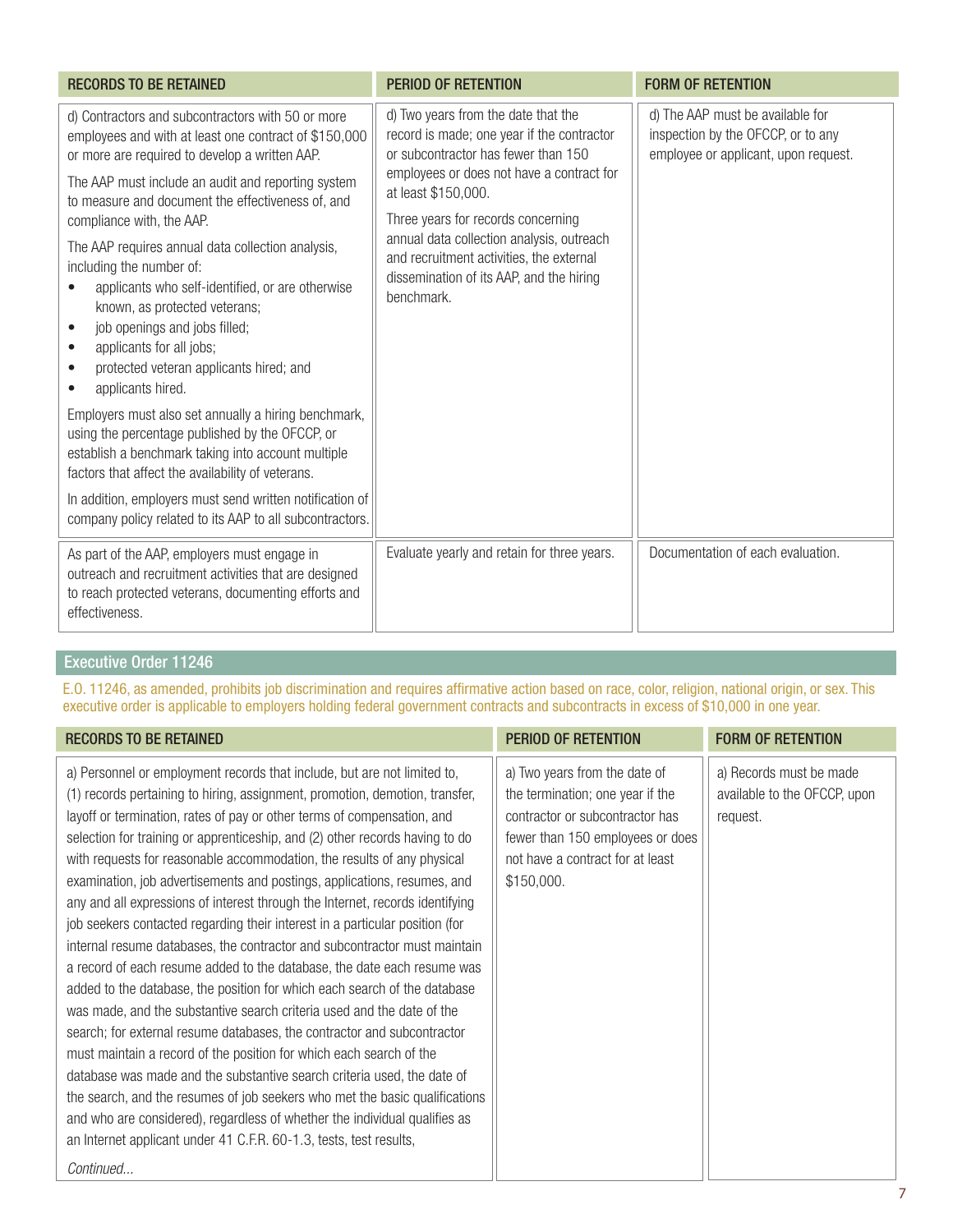| <b>RECORDS TO BE RETAINED</b>                                                                                                                                                                                                                                                                                                                                                                                                                                                                        | <b>PERIOD OF RETENTION</b>                                                                       | <b>FORM OF RETENTION</b>                                            |
|------------------------------------------------------------------------------------------------------------------------------------------------------------------------------------------------------------------------------------------------------------------------------------------------------------------------------------------------------------------------------------------------------------------------------------------------------------------------------------------------------|--------------------------------------------------------------------------------------------------|---------------------------------------------------------------------|
| and interview notes. For any record required to be maintained as indicated<br>above, the contractor or subcontractor must be able to identify (i) the<br>gender, race, and ethnicity of each employee and (ii) where possible, the<br>gender, race, and ethnicity of each applicant or Internet applicant, whichever<br>is applicable to the particular position.                                                                                                                                    |                                                                                                  |                                                                     |
| b) Records of complaints, compliance evaluations, and enforcement actions,<br>including personnel or employment records relating to the complainant and<br>to all other employees holding positions similar to that held or sought by the<br>complainant and application forms or test papers submitted by unsuccessful<br>applicants and by all other candidates for the same position as that for<br>which the complainant unsuccessfully applied.                                                 | b) Until final disposition of the<br>complaint, compliance evaluation,<br>or enforcement action. | b) Documentation.                                                   |
| c) Non-construction contractors and subcontractors with 50 employees<br>or more and with at least one contract of \$50,000 or more are required<br>to develop a written AAP (including a workforce analysis or organizational<br>display, job group analysis, availability analysis, comparison of incumbency<br>to availability, placement goals, identification of problem areas, action-<br>oriented programs, documentation of good faith efforts, and internal audit<br>and reporting systems). | c) Must maintain the current AAP<br>and the AAP for the immediately<br>preceding year.           | c) Records must be made<br>available to the OFCCP, upon<br>request. |

# FLSA

The Fair Labor Standards Act requires covered employers to pay nonexempt employees minimum hourly rates, plus time and a half after 40 hours ("overtime"); the FLSA also contains child labor restrictions and addresses equal pay coverage.

| <b>RECORDS TO BE RETAINED</b>                                                                                                                                                                                                                                                                                                                                                                                                                                                                                                                                                                                                                                                                                                                                                                                                                                                                                                                        | <b>PERIOD OF RETENTION</b>                                                                                                                                                                                                                                                                        | <b>FORM OF RETENTION</b>                                                                                                                                                                                                                                                                                                                                                                                                                                                                                                                                |
|------------------------------------------------------------------------------------------------------------------------------------------------------------------------------------------------------------------------------------------------------------------------------------------------------------------------------------------------------------------------------------------------------------------------------------------------------------------------------------------------------------------------------------------------------------------------------------------------------------------------------------------------------------------------------------------------------------------------------------------------------------------------------------------------------------------------------------------------------------------------------------------------------------------------------------------------------|---------------------------------------------------------------------------------------------------------------------------------------------------------------------------------------------------------------------------------------------------------------------------------------------------|---------------------------------------------------------------------------------------------------------------------------------------------------------------------------------------------------------------------------------------------------------------------------------------------------------------------------------------------------------------------------------------------------------------------------------------------------------------------------------------------------------------------------------------------------------|
| a) Records containing basic employee information,<br>including name; Social Security number; address,<br>including zip code; date of birth if under 19; sex;<br>occupation; payroll records, including regular rate<br>of pay; work schedule, including time and day of<br>week when employee's workweek begins; hours<br>worked each workday; total additions or deductions<br>from wages paid for each pay period; basis of pay<br>(pay period); amount and nature of each payment<br>excluded from the employee's regular rate; total daily<br>or weekly straight-time earnings; total overtime paid<br>for the workweek; date of payment and pay period<br>covered; individual contracts or collective bargaining<br>agreements; if not in writing, then a written<br>memorandum summarizing the terms of each such<br>contract or agreement; applicable certificates; notices<br>of wage/hour administrator; and sales and purchase<br>records. | a) Three years from the last date of<br>working time entry for payroll records. For<br>all certificates, agreements, plans, and<br>notices, three years from last effective date.<br>Note: The Internal Revenue Service ("IRS")<br>may require a longer retention period (six to<br>seven years). | a) Documentation, including any reasonably<br>reproducible computer records. Records<br>must be kept in a safe and accessible<br>location at the place of employment. A<br>central recordkeeping place is permissible,<br>so long as such records are made available<br>within 72 hours. Microfilm is permissible if<br>the employer is willing to provide adequate<br>viewing facilities and make any extension,<br>recomputation, or transcript of film that may<br>be requested. Punched tape is permissible if<br>records can be converted readily. |
| See footnote below as to tipped employees and<br>certain health care employees. <sup>2</sup>                                                                                                                                                                                                                                                                                                                                                                                                                                                                                                                                                                                                                                                                                                                                                                                                                                                         |                                                                                                                                                                                                                                                                                                   |                                                                                                                                                                                                                                                                                                                                                                                                                                                                                                                                                         |

<sup>2</sup> Note: There are special recordkeeping requirements for tipped employees. Employers with tipped employees should consult the U.S. Department of Labor's regulations for recordkeeping requirements for tipped employees. Similarly, there are recordkeeping requirements for health care employees with 14-day work periods, which records must be maintained for two years.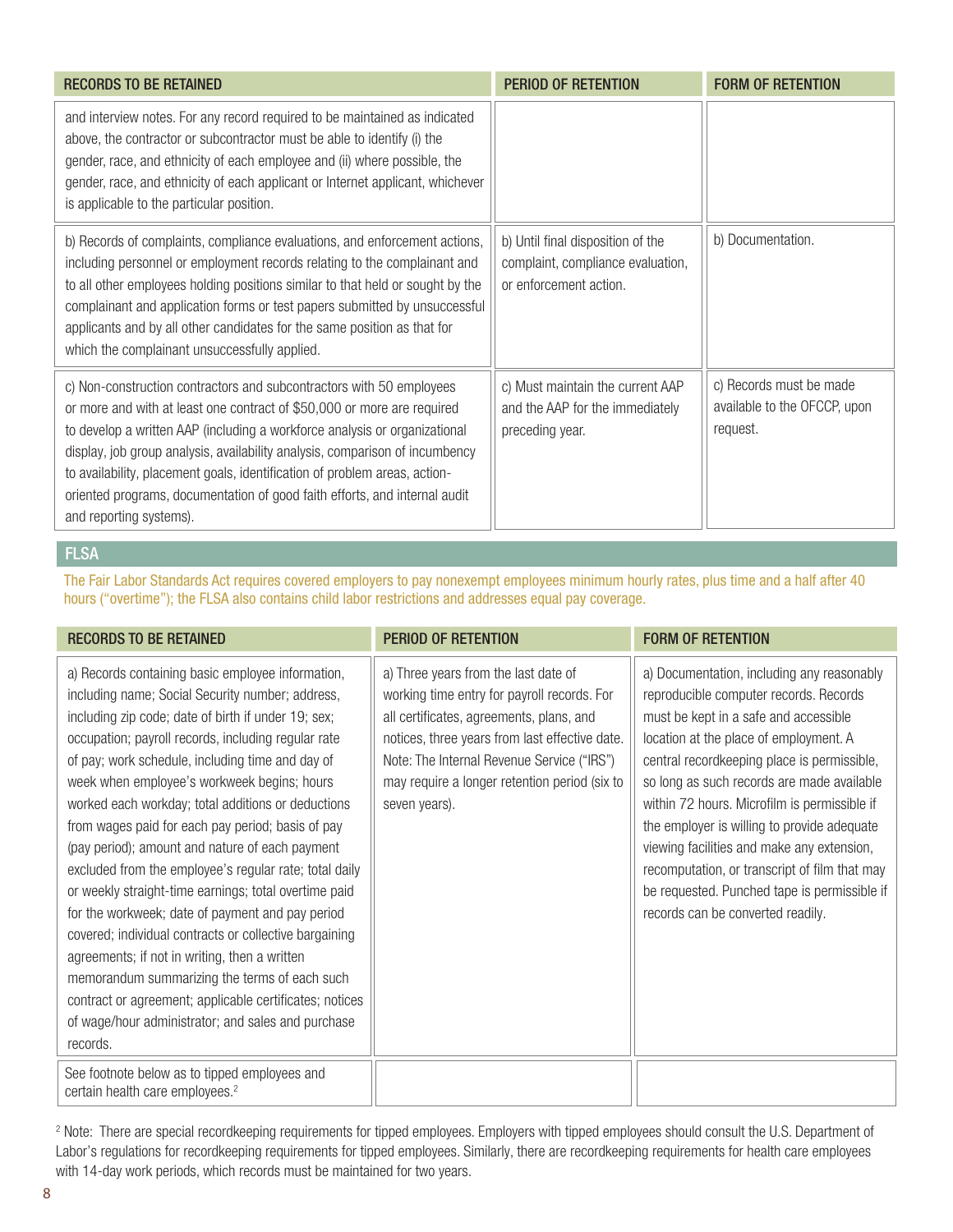| <b>RECORDS TO BE RETAINED</b>                                                                                                                                                                                                                                                                                                                                                                                                                                                                                                                            | <b>PERIOD OF RETENTION</b>                                                                                                 | <b>FORM OF RETENTION</b>                                                                                                                                                                                                                                                                                                                                                                                                                                                                                                                                |
|----------------------------------------------------------------------------------------------------------------------------------------------------------------------------------------------------------------------------------------------------------------------------------------------------------------------------------------------------------------------------------------------------------------------------------------------------------------------------------------------------------------------------------------------------------|----------------------------------------------------------------------------------------------------------------------------|---------------------------------------------------------------------------------------------------------------------------------------------------------------------------------------------------------------------------------------------------------------------------------------------------------------------------------------------------------------------------------------------------------------------------------------------------------------------------------------------------------------------------------------------------------|
| b) From the date of last entry, all time cards or<br>sheets, or records of the amounts of work completed<br>when those amounts determine wages in whole or in<br>part; from the last effective date, all wage rate tables<br>or schedules that provide the rates used in calculating<br>earnings; order, shipping, and billing records; records<br>of additions to or deductions from wages paid; and<br>time records and documentation of basis for payment<br>of any wage differential between employees of<br>opposite sex in the same establishment. | b) Two years.                                                                                                              | b) Documentation, including any reasonably<br>reproducible computer records. Records<br>must be kept in a safe and accessible<br>location at the place of employment. A<br>central recordkeeping place is permissible,<br>so long as such records are made available<br>within 72 hours. Microfilm is permissible if<br>the employer is willing to provide adequate<br>viewing facilities and make any extension,<br>recomputation, or transcript of film that may<br>be requested. Punched tape is permissible if<br>records can be converted readily. |
| c) General payroll records relevant to defending equal<br>pay claims.                                                                                                                                                                                                                                                                                                                                                                                                                                                                                    | c) In light of the FPA, all records applicable<br>to defending a pay discrimination claim<br>may be relevant indefinitely. | c) Documentation.                                                                                                                                                                                                                                                                                                                                                                                                                                                                                                                                       |

# EPA

# The Equal Pay Act prohibits sex-based wage discrimination and requires equal pay for equal work.

| <b>RECORDS TO BE RETAINED</b>                                                                                                                                                                                                                                                                                                                                                                                                                                                                                                                                                                                                                                                                                                                                                                                                                                                              | <b>PERIOD OF RETENTION</b>                                                                                                                                                                                                                                                                                                                                                                                                                                                                                                                                              | <b>FORM OF RETENTION</b> |
|--------------------------------------------------------------------------------------------------------------------------------------------------------------------------------------------------------------------------------------------------------------------------------------------------------------------------------------------------------------------------------------------------------------------------------------------------------------------------------------------------------------------------------------------------------------------------------------------------------------------------------------------------------------------------------------------------------------------------------------------------------------------------------------------------------------------------------------------------------------------------------------------|-------------------------------------------------------------------------------------------------------------------------------------------------------------------------------------------------------------------------------------------------------------------------------------------------------------------------------------------------------------------------------------------------------------------------------------------------------------------------------------------------------------------------------------------------------------------------|--------------------------|
| Employers are required to make and preserve<br>identical records required of employers by the FLSA,<br>which include name, Social Security number, address,<br>date of birth if under 19, sex, and occupation;<br>payroll records including regular rate of pay, work<br>schedule, hours worked, basis of pay, total straight-<br>time paid, total overtime paid, date of payment, and<br>pay period covered; individual contracts or collective<br>bargaining agreements, applicable certificates, and<br>notices of wage/hour administrator; and sales and<br>purchase records. In addition, employers must retain<br>records made in the course of business that relate to<br>payment of wages, wage rates, job evaluations, job<br>descriptions, merit and seniority systems, collective<br>bargaining agreements, and descriptions explaining<br>pay differentials between the sexes. | Under FLSA recordkeeping requirements<br>applicable to the EPA, employers must<br>keep payroll records for at least three<br>years. Employers must keep for at least two<br>years all records (including wage rates, job<br>evaluations, seniority and merit systems,<br>and collective bargaining agreements) that<br>explain the basis for paying different wages<br>to employees of opposite sexes in the<br>same establishment. However, in light of<br>the FPA, all records applicable to defending<br>a pay discrimination claim may be relevant<br>indefinitely. | Documentation.           |
|                                                                                                                                                                                                                                                                                                                                                                                                                                                                                                                                                                                                                                                                                                                                                                                                                                                                                            |                                                                                                                                                                                                                                                                                                                                                                                                                                                                                                                                                                         |                          |

# **FICA**

The Federal Insurance Contribution Act requires both employees and employers to pay taxes to fund Social Security and Medicare.

| <b>RECORDS TO BE RETAINED</b>                                                                                                                                                                                                                                                                                                          | <b>PERIOD OF RETENTION</b>                                                                    | <b>FORM OF RETENTION</b> |
|----------------------------------------------------------------------------------------------------------------------------------------------------------------------------------------------------------------------------------------------------------------------------------------------------------------------------------------|-----------------------------------------------------------------------------------------------|--------------------------|
| Records containing an employee's name, Social<br>Security number, and address; payroll records<br>including total wages paid per pay period, taxable<br>wages, and date and period of time covered; the<br>amount of each employee's FICA contribution; and<br>the reason for any discrepancy between FICA owed<br>and FICA collected. | Four years after the later of the due date of<br>the return or the date that the tax is paid. | Documentation.           |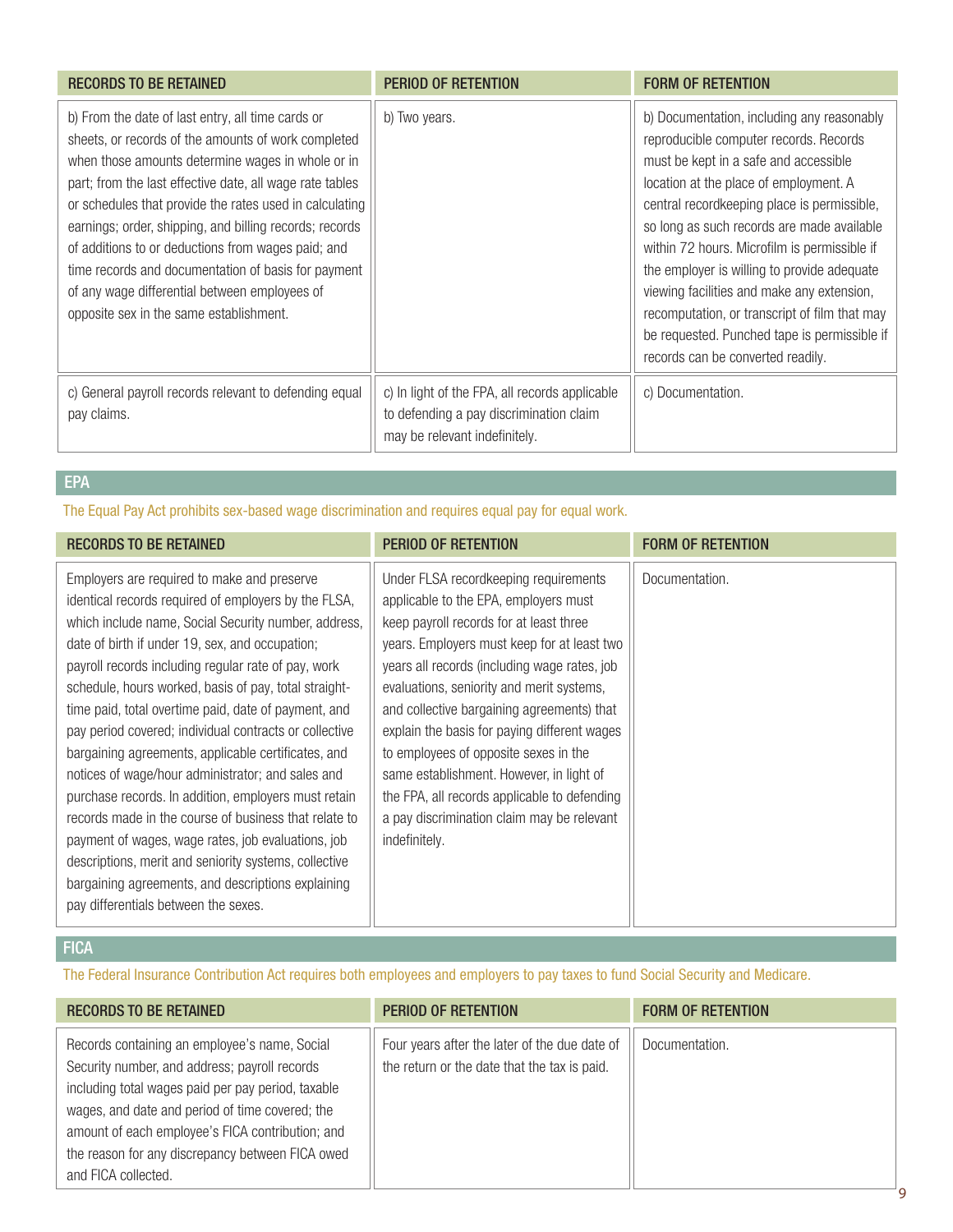#### The Federal Unemployment Tax Act imposes a tax on employers that help to fund state workforce agencies.

| <b>RECORDS TO BE RETAINED</b>                                                                                                                                                                                                                                                                                                                                                                                                                                                                                                                                                                                                                                                                                                                                                                                                                                                                                                                                            | <b>PERIOD OF RETENTION</b>                                                                          | <b>FORM OF RETENTION</b> |
|--------------------------------------------------------------------------------------------------------------------------------------------------------------------------------------------------------------------------------------------------------------------------------------------------------------------------------------------------------------------------------------------------------------------------------------------------------------------------------------------------------------------------------------------------------------------------------------------------------------------------------------------------------------------------------------------------------------------------------------------------------------------------------------------------------------------------------------------------------------------------------------------------------------------------------------------------------------------------|-----------------------------------------------------------------------------------------------------|--------------------------|
| Every employer liable for tax under FUTA for any calendar year must keep records regarding<br>the following: the total amount of remuneration paid to employees; the amount of such<br>remuneration that constitutes wages subject to the tax; the contributions paid into each<br>state unemployment fund (showing separately payments made and neither deducted nor<br>to be deducted from employee remuneration, and payments made and deducted or to be<br>deducted from employee remuneration); records containing an employee's name, Social<br>Security number, and address; payroll records, including total wages paid during the<br>calendar year; total wages subject to FUTA and the reason for any discrepancy between the<br>total amount paid to employees and the amount subject to FUTA; and the amount of FUTA<br>taxes paid as shown on Form 940 (Employer's Annual Federal Unemployment (FUTA) Tax<br>Return, and the employer's FUTA tax liability. | Four years after the later<br>of the due date of the<br>return or the date that<br>the tax is paid. | Documentation.           |

### **IRCA**

The Immigration Reform and Control Act requires employers to verify that employees are eligible to work in the United States.

| <b>RECORDS TO BE RETAINED</b>                                                                                                                                                                                         | <b>PERIOD OF RETENTION</b>                                                                         | <b>FORM OF RETENTION</b>                                                                                                                                                                                                                                                                                                                                                                       |
|-----------------------------------------------------------------------------------------------------------------------------------------------------------------------------------------------------------------------|----------------------------------------------------------------------------------------------------|------------------------------------------------------------------------------------------------------------------------------------------------------------------------------------------------------------------------------------------------------------------------------------------------------------------------------------------------------------------------------------------------|
| U.S. Citizenship and Immigration Services<br>Form I-9, Employment Eligibility Verification<br>Form. Note: Retaining copies of supporting<br>documents is voluntary but could be helpful<br>in an audit or litigation. | Three years after date<br>of hire or one year after<br>date of termination,<br>whichever is later. | Forms I-9 may be maintained electronically (with acceptable<br>electronic signatures or original paper scanned into an electronic<br>format), provided that the employer follows government<br>requirements. Those kept manually should be stored in a secure<br>location, separate from the employee's personnel file, so that they<br>are available to the government on three days' notice. |

### ERISA

The Employee Retirement Income Security Act sets minimum standards for pension plans and health plans in private industry. While ERISA does not obligate any employer to establish a pension plan or health plan, it requires that those that establish plans meet certain minimum standards. Also, ERISA requires plans to regularly provide participants with information about the plan, including important information about plan features and funding. ERISA provides participants a right to sue for benefits and breaches of fiduciary duty.

| <b>RECORDS TO BE RETAINED</b>                                                                                                                                                                                                                                                                                                                                                                                                                                                                                                                                                                                                                                                                                                                                         | <b>PERIOD OF RETENTION</b>                                                                                                                                                                                                                                                                                               | <b>FORM OF RETENTION</b>                                                                                                                                                                                                                                                                                                                                                                                                                                                                                                                                                                                                                                                                                                                                                                                                                                                                                                                                                                                                                                                                  |
|-----------------------------------------------------------------------------------------------------------------------------------------------------------------------------------------------------------------------------------------------------------------------------------------------------------------------------------------------------------------------------------------------------------------------------------------------------------------------------------------------------------------------------------------------------------------------------------------------------------------------------------------------------------------------------------------------------------------------------------------------------------------------|--------------------------------------------------------------------------------------------------------------------------------------------------------------------------------------------------------------------------------------------------------------------------------------------------------------------------|-------------------------------------------------------------------------------------------------------------------------------------------------------------------------------------------------------------------------------------------------------------------------------------------------------------------------------------------------------------------------------------------------------------------------------------------------------------------------------------------------------------------------------------------------------------------------------------------------------------------------------------------------------------------------------------------------------------------------------------------------------------------------------------------------------------------------------------------------------------------------------------------------------------------------------------------------------------------------------------------------------------------------------------------------------------------------------------------|
| a) Records of any description, report, or certification<br>of information filed with the IRS or Department of<br>Labor or that would have been filed if not for an<br>exemption or simplified reporting requirement.<br>Records include documents and reports subject to<br>ERISA's reporting and disclosure requirements (e.g.,<br>annual reports, Form 5500 and audited financial<br>statements, summary annual reports, summary<br>plan descriptions ("SPDs"), summaries of material<br>modifications, non-discrimination testing results, and<br>participant elections and deferrals) and<br>supporting documents with enough detail to allow<br>verification or clarification (e.g., vouchers, worksheets,<br>receipts, board resolutions, and committee notes). | a) Not less than six years<br>after filing the report or<br>document (based on<br>information contained<br>therein), or six years after the<br>report or document would<br>have been filed if not for<br>an exemption or simplified<br>reporting requirement. Best<br>practice is to retain for at<br>least seven years. | a) Records may be kept electronically if the recordkeeping<br>system has reasonable controls to ensure its integrity,<br>accuracy, authenticity, and reliability; the electronic records<br>are maintained in reasonable order so they may be readily<br>inspected; the electronic records can be readily converted<br>into readable paper copy; adequate record management<br>practices are established and implemented; and the<br>electronic recordkeeping system is not subject to any<br>agreement or restriction limiting the ability to comply with<br>ERISA's reporting and disclosure requirements. Original<br>paper reports may be disposed of after they are transferred<br>to an electronic record keeping system that meets the<br>above requirements, except original records may not be<br>discarded if they have legal significance or inherent value<br>as original records such that electronic reproduction would<br>not constitute a duplicate record (e.g., notarized documents,<br>insurance contracts, stock certificates, and documents<br>executed under seal). |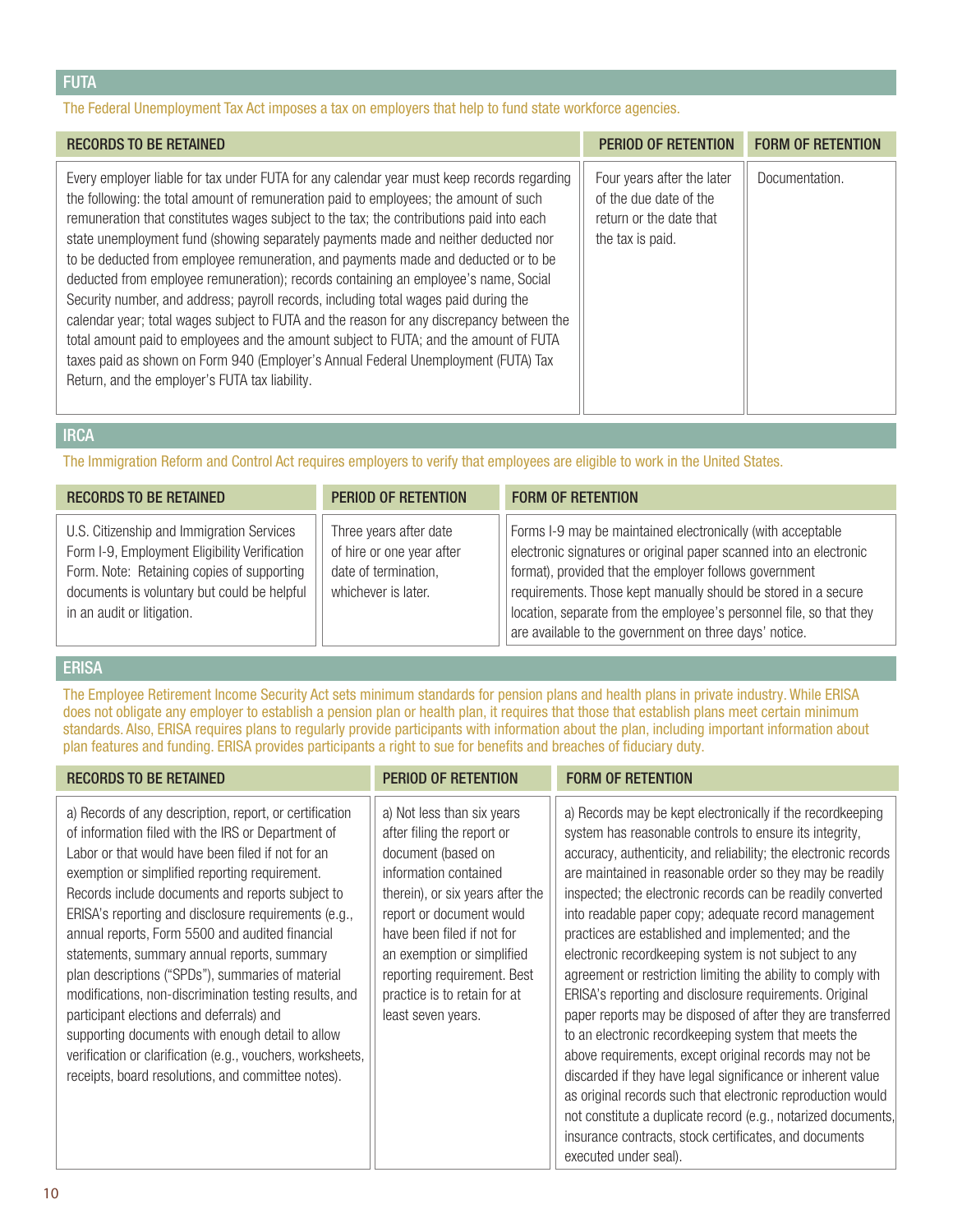| <b>RECORDS TO BE RETAINED</b>                                                                                                                                                                                                                                                                                                                                                                                           | <b>PERIOD OF RETENTION</b>                                                                                                                                                                                                                                                                                                         | <b>FORM OF RETENTION</b> |
|-------------------------------------------------------------------------------------------------------------------------------------------------------------------------------------------------------------------------------------------------------------------------------------------------------------------------------------------------------------------------------------------------------------------------|------------------------------------------------------------------------------------------------------------------------------------------------------------------------------------------------------------------------------------------------------------------------------------------------------------------------------------|--------------------------|
| b) Records pertaining to each employee for<br>determinations of benefits that are due or may<br>become due, including "a)" above. They include<br>employment history records, hours of service and<br>vesting determinations, birth records, payroll records,<br>marital status records (including a qualified domestic<br>relations order), and original signed plan documents<br>and plan amendments, including SPDs. | b) As long as is relevant to the<br>determination of benefit entitlement, but<br>not less than six years (or with respect to a<br>benefit claim if longer, the expiration of the<br>analogous statute of limitations under state<br>law, typically, for a contract claim). Best<br>practice is to retain for the life of the plan. | b) Documentation.        |

### **COBRA**

The Consolidated Omnibus Budget Reconciliation Act requires employers to make available to employees and their dependents certain information as to the continuation of group health care coverage following termination and other qualifying events.

| <b>RECORDS TO BE RETAINED</b>                                                                                                                                                                                                                                                                                         | <b>PERIOD OF RETENTION</b>                                                                         | <b>FORM OF RETENTION</b> |
|-----------------------------------------------------------------------------------------------------------------------------------------------------------------------------------------------------------------------------------------------------------------------------------------------------------------------|----------------------------------------------------------------------------------------------------|--------------------------|
| No specific requirements. We recommend retaining<br>written notices to employees and their dependents of<br>their option to continue group health plan coverage<br>following qualifying events and other records<br>pertaining to the employees' or their dependents'<br>exercise or failure to exercise this option. | We recommend six years from the date<br>of the record to be consistent with ERISA<br>requirements. | Same as ERISA.           |

### FCRA

The Fair Credit Reporting Act regulates the collection and use of background information obtained by third-party consumer reporting agencies to make employment decisions. FCRA provides notice and consent requirements in order to perform background checks, as well as specific notice and an opportunity to respond prior to the employer's ability to use the results in connection with adverse employment decisions.

| <b>RECORDS TO BE RETAINED</b>                                                                                                                                                                                                                                                                                                                                                                                                                                                                                                                                                                                     | <b>PERIOD OF RETENTION</b>                                                                                                                                                                                                                              | <b>FORM OF RETENTION</b>                                                                                                                                                                                                                                  |
|-------------------------------------------------------------------------------------------------------------------------------------------------------------------------------------------------------------------------------------------------------------------------------------------------------------------------------------------------------------------------------------------------------------------------------------------------------------------------------------------------------------------------------------------------------------------------------------------------------------------|---------------------------------------------------------------------------------------------------------------------------------------------------------------------------------------------------------------------------------------------------------|-----------------------------------------------------------------------------------------------------------------------------------------------------------------------------------------------------------------------------------------------------------|
| No specific requirements in FCRA to maintain copies<br>of background reports received, but general Equal<br><b>Employment Opportunity Commission requirements</b><br>to maintain personnel or employment records apply.<br>We recommend retaining records of background<br>checks (including consumer reports and investigative<br>consumer reports), such as authorizations to obtain<br>those reports and notices to applicants/employees<br>regarding intent to obtain reports, intent to take an<br>adverse action based on information in a report, and<br>reliance on the report to take an adverse action. | Consistent with requirements under Title<br>VII, at least one year, regardless of whether<br>the applicant was hired. However since the<br>applicable statute of limitations can be as<br>long as five years, we recommend retaining<br>for five years. | Documentation.<br>Disposal of reports and any information<br>gathered from them must be done<br>securely-burning, pulverizing, and<br>shredding paper documents and disposing<br>of electronic information so that it cannot be<br>read or reconstructed. |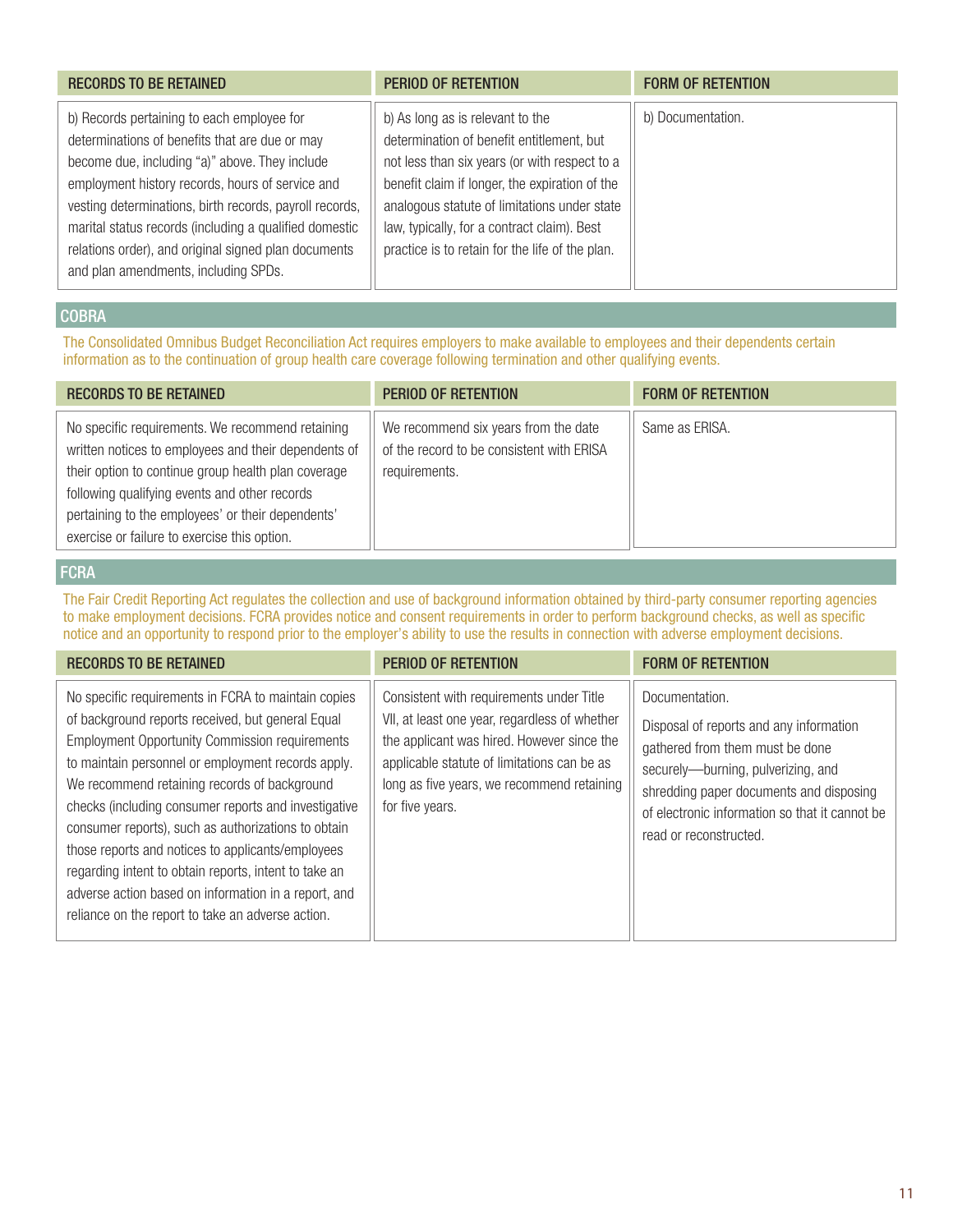# **OSHA**

The Occupational Safety and Health Act requires employment and a place of employment that are free from recognized hazards that are causing or are likely to cause death or serious physical harm.

| <b>RECORDS TO BE RETAINED</b>                                                                                                                                                                                                                                                            | <b>PERIOD OF RETENTION</b>                                                                                                                                                                                                                                                                                                                              | <b>FORM OF RETENTION</b>                                                                                                                                                                                                                                    |
|------------------------------------------------------------------------------------------------------------------------------------------------------------------------------------------------------------------------------------------------------------------------------------------|---------------------------------------------------------------------------------------------------------------------------------------------------------------------------------------------------------------------------------------------------------------------------------------------------------------------------------------------------------|-------------------------------------------------------------------------------------------------------------------------------------------------------------------------------------------------------------------------------------------------------------|
| "Covered employers," as defined by 29 C.F.R. 1904,<br>must retain "a)," "b)," and "c)" below. All employers<br>are subject to "d)."                                                                                                                                                      |                                                                                                                                                                                                                                                                                                                                                         | Note: The records in items "a)," "b)," and<br>"c)" below must, if requested, be provided<br>to current and former employees or their<br>representatives.                                                                                                    |
| a) Log of Work-Related Injuries and Illnesses, briefly<br>describing recordable cases of injury and illness,<br>including the extent and severity of each case.                                                                                                                          | a) Five years following the end of the<br>calendar year that the form covers.                                                                                                                                                                                                                                                                           | a) OSHA 300 Form: Log of Work-Related<br>Injuries and Illnesses.                                                                                                                                                                                            |
| b) Summary of Work-Related Injuries and Illnesses<br>that indicates the total injuries and illnesses for each<br>year at each establishment.                                                                                                                                             | b) Five years following the end of the<br>calendar year that the form covers.                                                                                                                                                                                                                                                                           | b) OSHA 300A Form: Summary of Work-<br>Related Injuries and Illnesses.                                                                                                                                                                                      |
| c) Supplemental record, which provides more detailed<br>information for each injury and illness, including<br>circumstances surrounding the injury or illness.                                                                                                                           | c) Five years following the end of the<br>calendar year that the form covers.                                                                                                                                                                                                                                                                           | c) OSHA 301 Form: Injury and Illness<br>Incident Report. Note: Substitute forms,<br>such as workers' compensation or<br>insurance reports, may be used to satisfy<br>this requirement if they include all the<br>information required by the OSHA 301 Form. |
| d) To the extent that an employer makes, maintains,<br>contracts for, or has access to, employee exposure<br>or medical records pertaining to employees exposed<br>to toxic substances or harmful physical agents, the<br>employer must retain all such medical and exposure<br>records. | d) Exposure records must be retained for 30<br>years. Medical records of employees must<br>be retained for the duration of employment,<br>plus 30 years, except that records of<br>employees employed for less than one year<br>need not be retained after employment (but<br>only if such records are provided to the<br>former employee in question). | d) OSHA does not mandate the form in<br>which an employer must preserve such<br>records, except that chest X-rays must<br>be preserved in their original form. These<br>medical records may be accessed only by<br>certain authorized individuals.          |

# FPA

The Lilly Ledbetter Fair Pay Act of 2009 amends several antidiscrimination laws under which disparate pay claims may be brought. The FPA clarifies that the statute of limitations for filing an equal pay lawsuit resets with each new discriminatory paycheck or pay practice.

| <b>RECORDS TO BE RETAINED</b>                                                                                                                                                                                                                                                                                                                                                                                                                                                                                                                                                                                                                                                                                                                                                                                                                                                                                                                                                                                                                                                                                                                                                                                                                                                                                                                                                                                                                                                                                                                                                                            | <b>PERIOD OF RETENTION</b>                                                          | <b>FORM OF RETENTION</b>               |
|----------------------------------------------------------------------------------------------------------------------------------------------------------------------------------------------------------------------------------------------------------------------------------------------------------------------------------------------------------------------------------------------------------------------------------------------------------------------------------------------------------------------------------------------------------------------------------------------------------------------------------------------------------------------------------------------------------------------------------------------------------------------------------------------------------------------------------------------------------------------------------------------------------------------------------------------------------------------------------------------------------------------------------------------------------------------------------------------------------------------------------------------------------------------------------------------------------------------------------------------------------------------------------------------------------------------------------------------------------------------------------------------------------------------------------------------------------------------------------------------------------------------------------------------------------------------------------------------------------|-------------------------------------------------------------------------------------|----------------------------------------|
| Recordkeeping requirements of the statutes amended by the FPA (Title VII, the ADEA, the<br>ADA, and the Rehabilitation Act) include:<br>• Personnel or employment records made or kept by the employer, such as payroll or other<br>records containing an employee's name, address, date of birth, occupation, rate of pay,<br>compensation per week, and terms of compensation.<br>• Personnel and/or employment records relating to the hiring process, such as (1) job<br>applications, resumes, screening tests and results, applicant flow logs and data, and records<br>pertaining to failure or refusal to hire; (2) promotion, demotion, transfer, selection for training,<br>layoff, recall, or discharge; (3) job orders submitted to employment agencies or unions; and<br>(4) advertisements or notices relative to job openings, including applications for temporary<br>positions. An employment agency must keep records on placements, referrals, job orders<br>by employers, applications, and test papers completed by applicants as part of the selection<br>process.<br>• Records relating to selection for training or apprenticeship programs. Records for<br>apprenticeship programs should include a list of applicants, the chronological order in which<br>applications were received, and a detailed description of the selection process.<br>• Records relating to employee benefit plans and written seniority or merit rating systems.<br>• Records of employees involuntarily terminated.<br>Records relevant to complaints, compliance reviews, and enforcement actions. | Recommend indefinitely<br>as FPA claims do<br>not have a statute of<br>limitations. | Documentation:<br>Electronic or paper. |